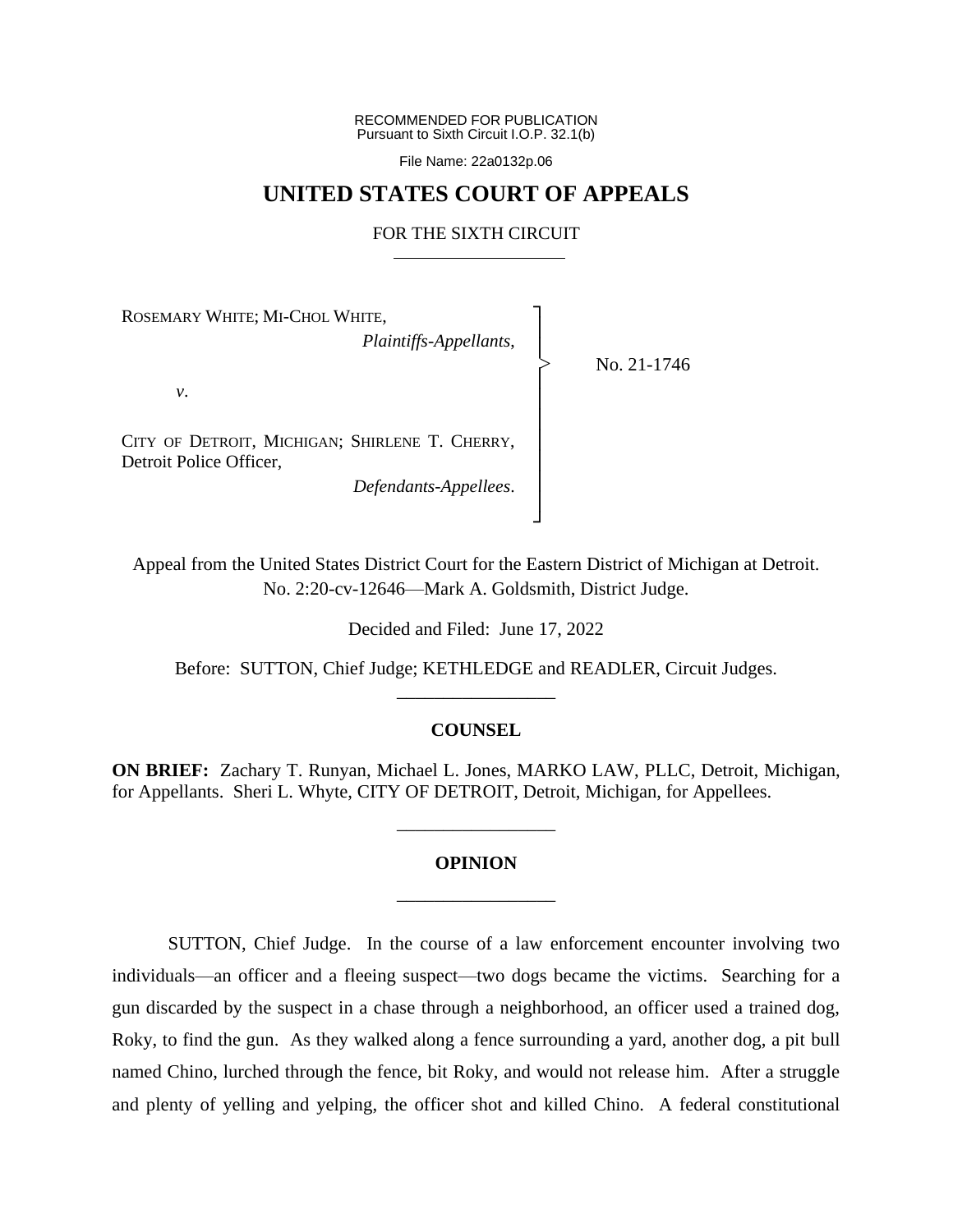claim came next. Lamentable though the incident was for dog and owner, no constitutional violation occurred. We affirm the district court's grant of summary judgment in favor of the officer and the City of Detroit.

I.

In the early afternoon of August 3, 2020, Detroit police officers apprehended a fleeing suspect who had run across several yards. One of those yards belonged to Rosemary White. Believing that the suspect had disposed of a weapon nearby, officers called in a canine unit to search for it.

Bodycam and security camera footage captured the events that followed. Officer Shirlene Cherry arrived at the scene with her trained canine, Roky. The White family had two dogs outside, Chino, a pit bull, and Twix, a Yorkie Terrier. Officer Cherry asked White's daughter, Mi-Chol, to secure the dogs during the search for the weapon. Mi-Chol grabbed Chino to put him inside their home, but he escaped and ran to the front yard. Mi-Chol went inside to grab a leash. With Chino still roaming the fenced-in yard, Officer Cherry decided to take Roky to a neighboring yard to search there first. They walked along the perimeter of the wrought-iron fence toward the next yard while Chino followed them from the other side of the fence.

Then the unexpected happened. As Officer Cherry and Roky reached the corner of the yard, Chino lurched through the fence's vertical spires and bit down on Roky's snout. Roky yelped. Cherry turned and saw Roky trapped up against the fence with his nose in Chino's mouth. Cherry tugged at Roky's leash and yelled at Chino to "let go." R.38-3 at 3. Nothing changed. Chino began "thrashing," "swaying back and forth in an effort to tear" what he was holding. R. 38-4 at 7. Unable to free Roky and afraid for the dog's life, Cherry unholstered her gun and shot Chino once. Six seconds passed between Chino's attack and Cherry's shot. After the shot, Chino released the now-bloodied Roky. Chino died from the shot.

Rosemary and Mi-Chol White sued the officer and the City of Detroit. Along with several state law claims, they alleged that Cherry violated the Fourth Amendment when she shot Chino. They also claimed that Detroit failed to train its employees adequately to deal with this kind of encounter. The district court granted summary judgment for the defendants on the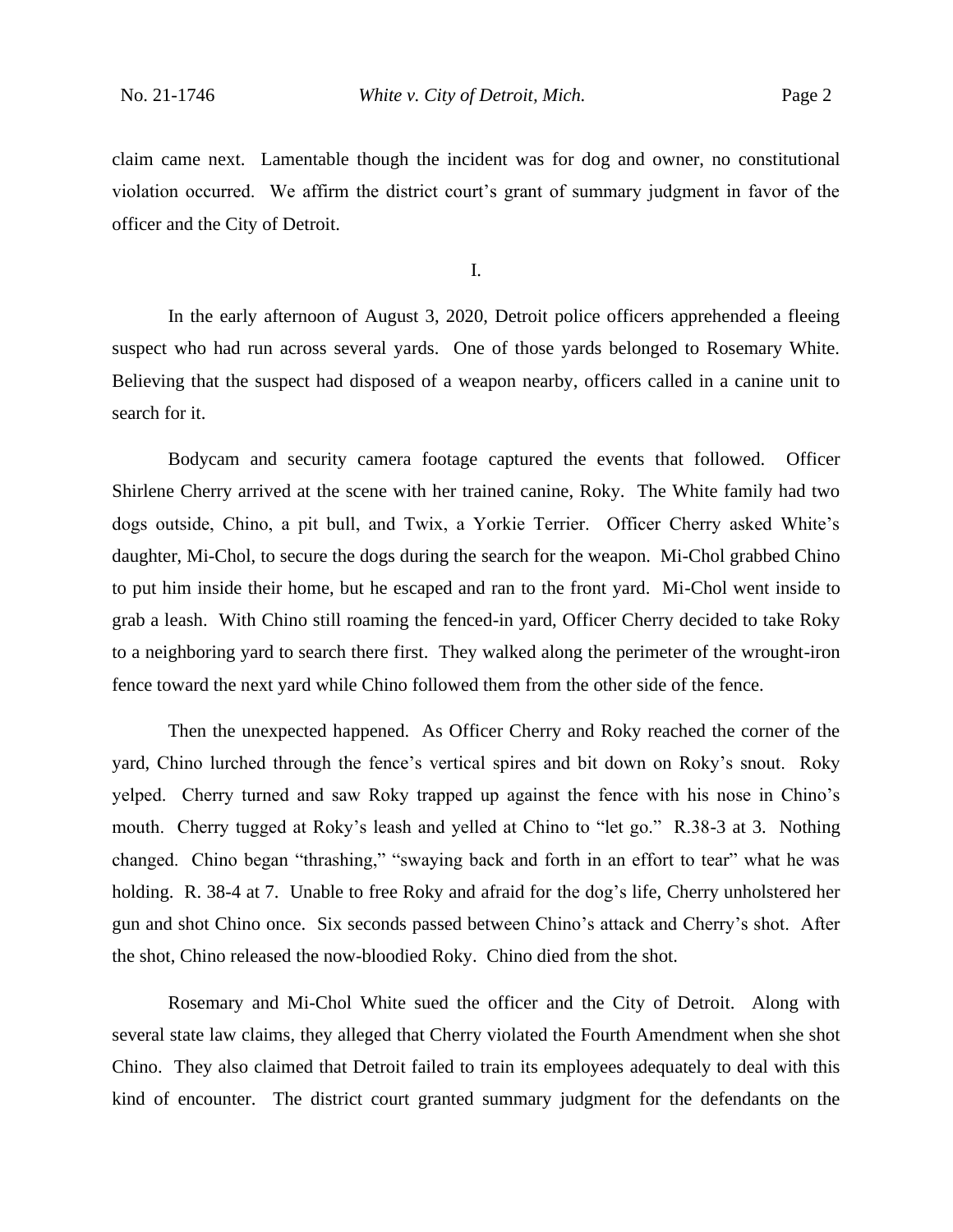federal constitutional claims. And it dismissed the Whites' state law claims without prejudice to bringing them in state court.

II.

Qualified immunity shields Officer Cherry from the federal claim unless (1) she violated the Whites' constitutional rights, and (2) case law clearly established those rights at the time. *White v. Pauly*, 137 S. Ct. 548, 551 (2017) (per curiam). In gauging this qualified immunity claim at summary judgment, we consider the facts in the light most favorable to the Whites, the claimants. *Plumhoff v. Rickard*, 572 U.S. 765, 768 (2014).

The constitutional right at issue—the Fourth Amendment as incorporated via the Fourteenth Amendment—protects the "people" and their "effects" from "unreasonable" "seizures." U.S. Const. amend. IV. All agree that Officer Cherry "seized" Chino. *Brown v. Battle Creek Police Dep't*, 844 F.3d 556, 566 (6th Cir. 2016) (collecting cases). And neither party disputes that an individual's dog, unsentimental and ungrateful though the characterization may seem, counts as an "effect." *See id.*; *see also Altman v. City of High Point*, 330 F.3d 194, 200–04 (4th Cir. 2003) (discussing text and history to find that shooting a dog constitutes the seizure of "effects" under the Fourth Amendment). That leaves reasonableness, the reasonableness or not of Officer Cherry's decision to shoot the dog.

Absent an historical analogy that dictates the answer (and we know of none), we weigh the costs of the intrusion to the individual and the purported benefits to the government from the seizure. That requires us to "balance the nature and quality of the" Fourth Amendment intrusion "against the importance of the governmental interests alleged to justify the intrusion." *United States v. Place*, 462 U.S. 696, 703 (1983). Whether viewed from the perspective of a child or a parent, only the most cold-hearted, or allergy-ridden, individual could deny the "attachment between a dog and an owner" or deny that individuals experience a traumatic and lasting loss when the police kill their pet. *Brown*, 844 F.3d at 568. All considerations accounted for, we ask: Was the seizure "more intrusive than necessary"? *Florida v. Royer*, 460 U.S. 491, 504 (1983).

Shooting a pet, while always unfortunate, is not always unreasonable. An officer may reasonably use lethal force against a pet that poses an "imminent threat." *Brown*, 844 F.3d at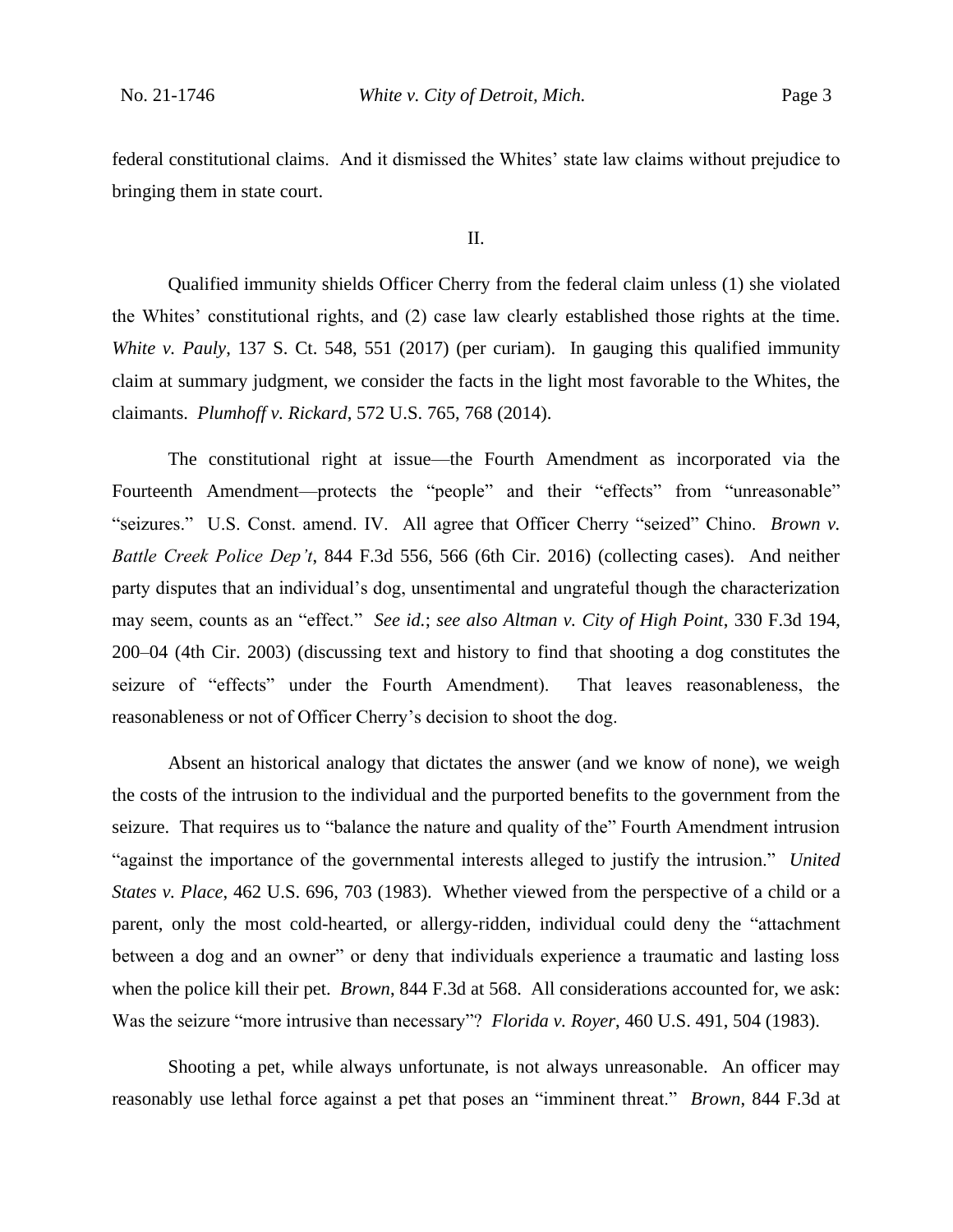568. The perceived likelihood, nature, and severity of the threat inform this analysis. *See id.* at 568–70; *Richards v. City of Jackson*, 788 F. App'x 324, 333–35 (6th Cir. 2019). In gauging that threat, we remain mindful that police officers frequently "make split-second judgments" about their use of force in "tense, uncertain, and rapidly evolving" circumstances. *Graham v. Connor*, 490 U.S. 386, 397 (1989). All of this prompts us to look at the confrontation through the lens of a "reasonable officer on the scene," not sanitized judicial hindsight. *Id.* at 396; *see also Brown*, 844 F.3d at 567–68.

Officer Cherry acted reasonably at each turn. The threat had imminence written all over it. Cherry immediately and sensibly reacted to Roky's yelp and its cause, a pit bull's clencheddown grip on his nose. The threat also appeared severe and unrelenting. Within seconds, as the video footage confirms, Chino began "thrashing" back and forth, pivoting solely on Roky's hapless snout. R.38-4 at 7. Thrashing of this sort, as the record and common sense confirm, means a dog has "a good hold of something." *Id.* Officer Cherry fairly believed that Roky faced serious, if not deadly, consequences if she did not act.

What of the alternatives? What of other reasonable options short of Officer Cherry's lethal use of force? *Royer*, 460 U.S. at 504. Commands for Chino to "let go" did not do the trick. Several forceful pulls on the leash still left Roky at Chino's unmistakable beck and unrelenting call. Only the ignorant peace of a judge's chamber would prompt the passing thought that the officer should use her hands to remove the one dog from the other. That of course would replace one hazard with another, and in the process insert the officer, never a judge, into harm's path. Officer Cherry, it is true, had a taser, and perhaps a taser might have spared Roky *and* Chino. But Officer Cherry believed that the taser would serve only as a "muscle stimulant" and further "lock [Chino's] jaw," leaving Roky in continuing peril. R.38-4 at 7. Maybe; maybe not. But there were enough maybes in this unnerving situation to permit Officer Cherry to respond to these "tense, uncertain, and rapidly evolving" circumstances, *Graham*, 490 U.S. at 397, with decisive action that increased the likelihood of saving Roky: shooting the source of the peril. Shooting an attacking dog to save a behaving police dog is not unreasonable.

The Whites raise several contrary arguments.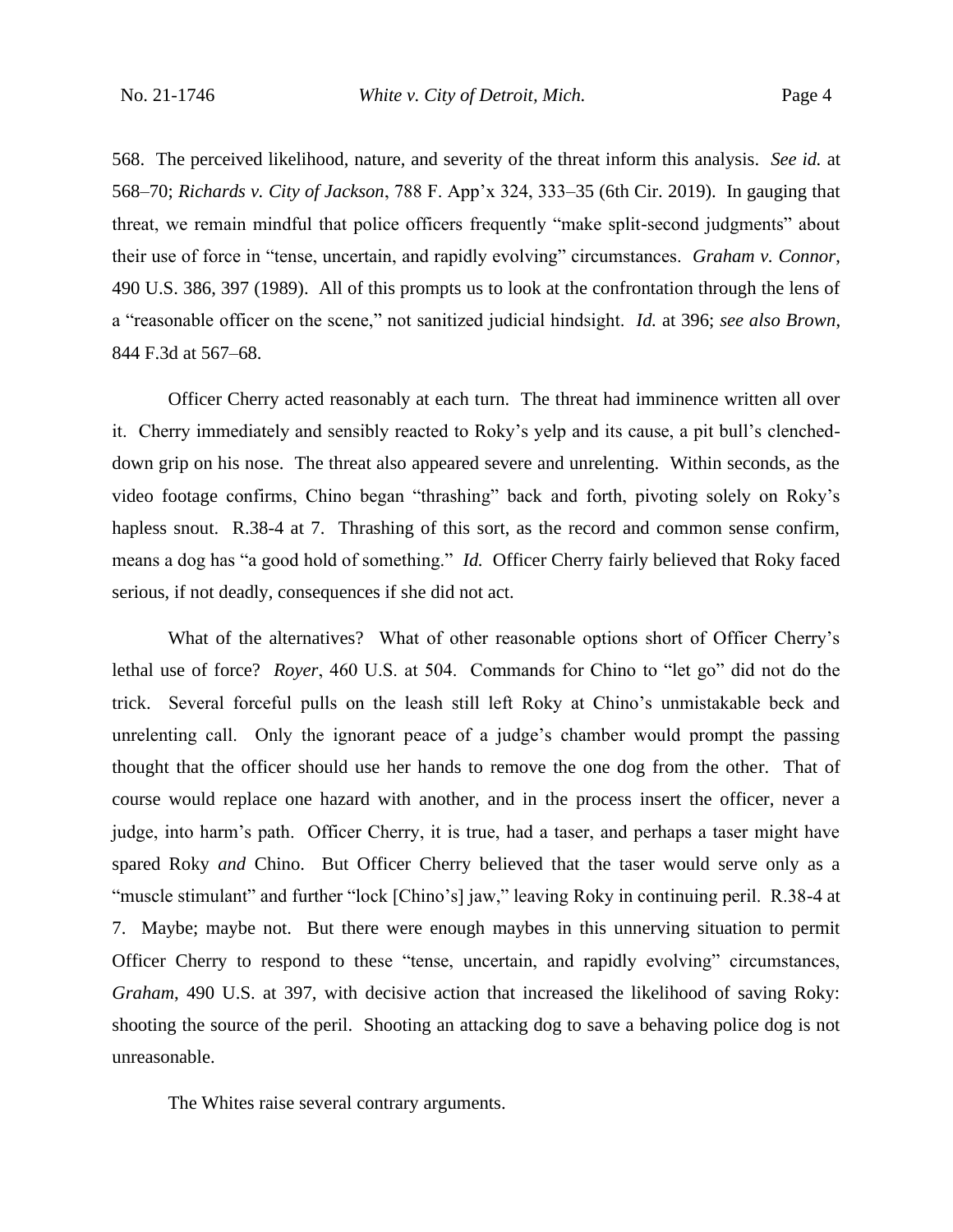They point out that Roky might not have faced death or serious harm given the nonpermanent injury he ultimately experienced and Cherry's later characterization of Chino's threat as "active aggression" rather than "deadly force." But we assess the nature of the threat at the time of the incident, not after the fact of it. *Mullins v. Cyranek*, 805 F.3d 760, 766–67 (6th Cir. 2015). This pit bull's clamped bite and thrashing behavior leave no doubt about the seriousness of this threat. Cherry reasonably feared that Roky faced more severe and perhaps deadly harm say a snapped neck—the longer Chino clenched down and thrashed. Delay sometimes looks good in hindsight, sometimes not. The Fourth Amendment does not require officers to wait for the answer before they act.

The Whites insist that Officer Cherry shot Chino "immediately" after he bit Roky and "took no other efforts to disengage the dogs." Reply Br. 7. But the pictures from the video evidence directly contradict these words. After hearing Roky's scream, Officer Cherry tugged at the leash and yelled at Chino to let go. Six seconds elapsed from Chino's bite before Cherry fired her gun. Fast though this seems, it is precisely the kind of imminent harm that officers too often face and must have firm resolve to address promptly. *See Scott v. Harris*, 550 U.S. 372, 383–85 (2007); *Graham*, 490 U.S. at 397.

What of *San Jose Charter of Hells Angels Motorcycle Club v. City of San Jose*, 402 F.3d 962 (9th Cir. 2005)? In that case, the Whites note, the Ninth Circuit ruled that the killing of guard dogs was unreasonable because the officers knew one week before the execution of a search warrant that dogs guarded the property yet never considered non-lethal ways to deal with the problem. *Id.* at 977. To lay out these facts is to exonerate Officer Cherry. She did not know about Chino until she arrived. And she avoided searching the Whites' yard while Chino remained unleashed.

But why, the Whites add, didn't Officer Cherry completely avoid this risk by walking farther away from the fence? In hindsight, everyone wishes she had done just that. But the assumption that a fence will not operate like a fence requires a level of vigilance and a form of risk avoidance that the Fourth Amendment simply does not regulate. To repeat, to repeat again, the question at hand is whether the officer behaved reasonably at the time of the encounter, "not whether it was reasonable for the police to create the circumstances." *Livermore ex rel. Rohm v.*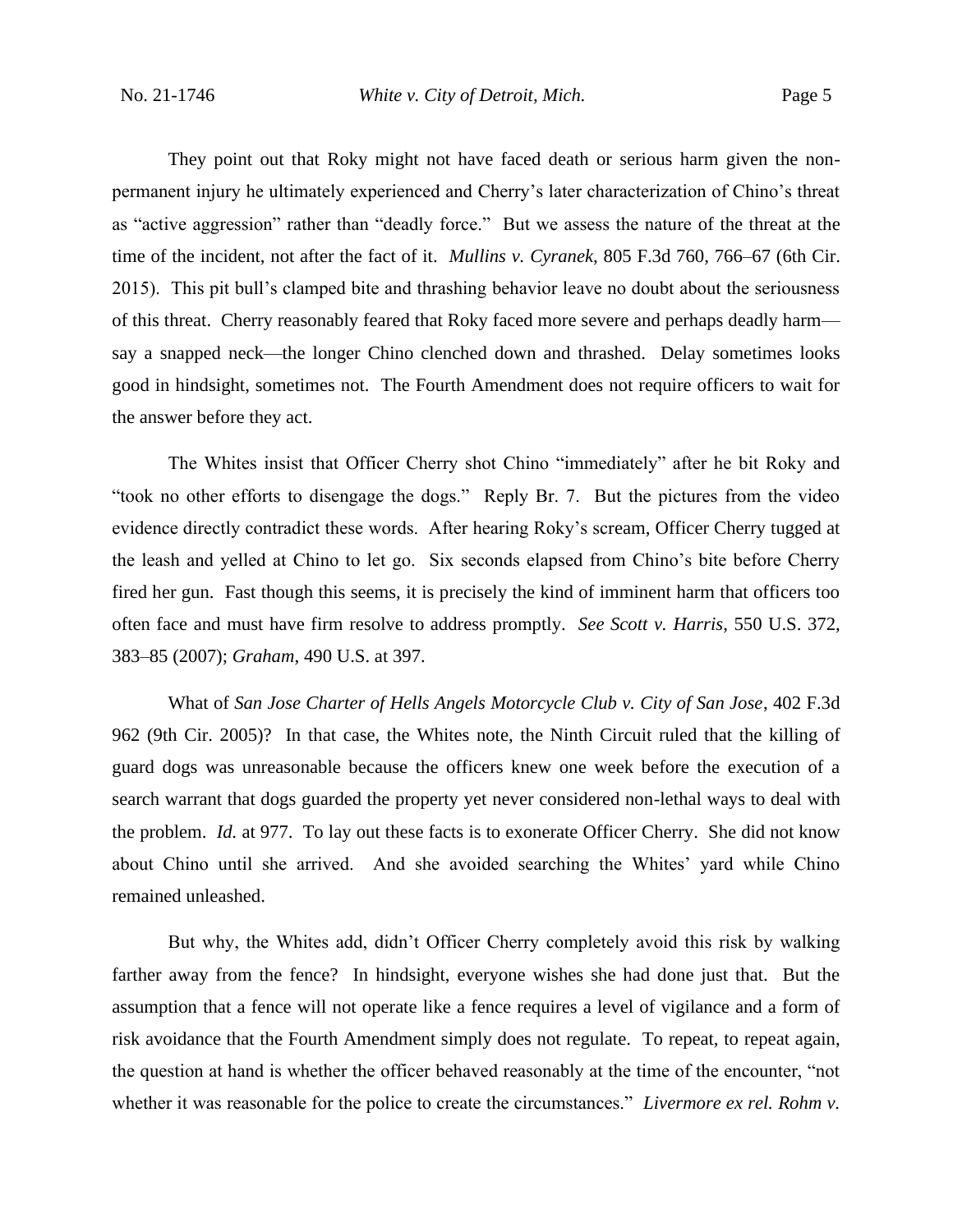*Lubelan*, 476 F.3d 397, 406 (6th Cir. 2007) (quotation omitted). The question is not whether the officer, the past considered, acted in the best way possible. *Brown*, 844 F.3d at 572.

The Whites maintain that the threat at issue (police-canine safety) differs from the threat that courts often consider (police-officer safety). *E.g.*, *id.* at 568. Fair point. "There is not a lot of law about the Fourth Amendment and dogs." *Hardrick v. City of Detroit*, 876 F.3d 238, 246 (6th Cir. 2017). Even so, no court to our knowledge has held that the Fourth Amendment requires officers to stand down when another animal threatens to harm severely (and perhaps kill) a police dog. Sure, "the safety of Officers is more important than the safety of police dogs," as the Whites point out. Appellant's Br. 36. But that does not remove the officer's interest in protecting a police dog from the balance sheet. Police dogs have become an essential component of law enforcement. They are highly trained and have "proven useful in a variety" of dangerous law enforcement settings, *Robinette v. Barnes*, 854 F.2d 909, 914 (6th Cir. 1988), including search and rescue, evidence detection, discovery of explosives, crowd control, and suspect apprehension. In this case, Roky was trained as a "patrol K-9," meaning he helped with "narcotics, tracking, article searches, building searches," and the like. R.51-1 at 50. While police dogs may not "solve all our problems," no one can deny that they "protect and help keep alive the officers we pay to catch those dangerous criminals who violate our laws." *Chew v. Gates*, 27 F.3d 1432, 1475 (9th Cir. 1994) (Trott, J., concurring in part). Whether considered a member of the police force or merely police property, these dogs serve a much-valued public interest. Consistent with that interest, federal and state laws alike impose enhanced penalties for those who harm police dogs. *See* 18 U.S.C. § 1368; Mich. Comp. Laws § 750.50c.

Switching gears, the Whites fear that our approach does not dignify the life of *their* dog. The more the Fourth Amendment permits an officer to account for the risk to life of a K-9 dog (say Roky), they suggest, the more it should consider a family's affection for its pet (say Chino). Fair point again. But even if a family dog does not get the dignity it deserves under the words of the Fourth Amendment—a lifeless-sounding "effect"—it does receive considerable protection under the guarantee. Judges, we can attest, appreciate that a family's "emotional attachment" to its dog does not remotely parallel "a possessory interest in furniture" or other effects of a home. *Hells Angels*, 402 F.3d at 975. Yes, that description of a family's affection for its dog fails to